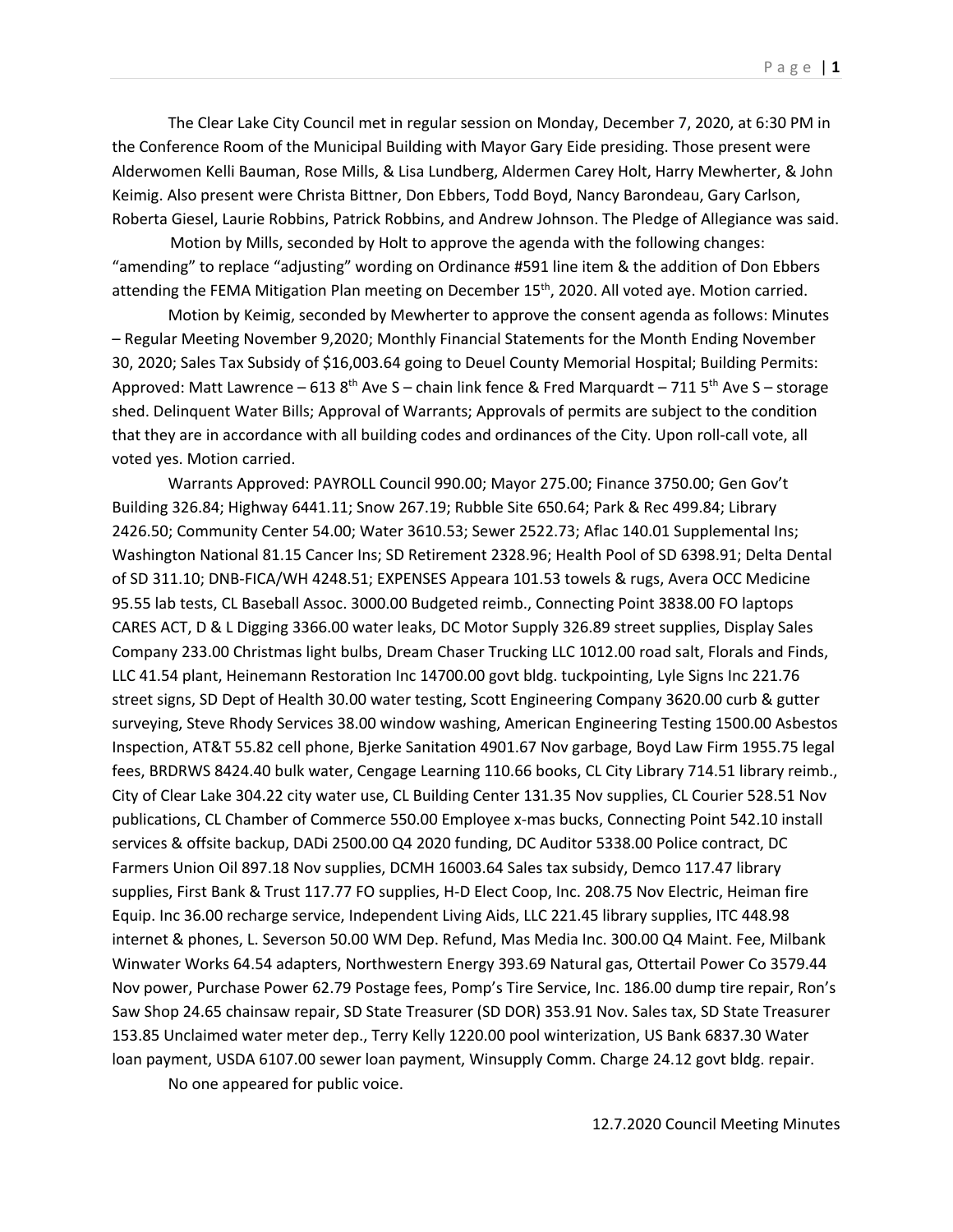A public hearing was held for Humble Pig Smokery who applied for a Malt Liquor & SD Wine License. Motion by Holt, seconded by Bauman to approve the new license. Upon roll-call vote, all voted yes. Motion carried.

Joan Sacrison, with Deuel Area Development Inc, was not able to attend.

Gary Carlson & Nancy Barondeau were present for a public hearing that was held for Maynard's of Clear Lake who applied for an Off Sale Liquor License. Motion by Mewherter, seconded by Holt to approve the license. Upon roll-call vote, all voted yes. Motion carried.

Roberta Giesel was present to discuss the vacated streets proposal near her property. The 277 ft of Prospect Ave was able to be vacated at the time. Motion by Keimig, seconded by Lundberg to approve vacating Prospect Ave. Upon roll call vote, all voted yes. Motion carried.

Andrew Johnson and Laurie Robbins were present to discuss an incident at the Community Center this summer. The community center deposit will be returned to Laurie once full payment of the repair invoice is received from Andrew. Lift rental invoice was also waived.

Motion by Mewherter, seconded by Holt to authorize Mayor Eide to sign the 2021 Law Enforcement Contract for \$64,981.80. Upon roll-call vote, all voted yes. Motion carried.

Motion by Mewherter, seconded by Holt to pay Roberta Giesel in the amount of \$1,804.02 for the city's half of the fence install adjacent to her property. This is subject to Mrs. Giesel paying the building permit fees with the city. Upon roll call vote, all voted yes. Motion carried.

Second Reading of Ordinance # 590 Supplementing Appropriations was read. Motion by Keimig, seconded by Mills to approve the ordinance. Upon roll-call vote, all voted yes. Motion carried.

Resolution 2020-13 was read, regarding vacated streets. Changes were made to only reflect Prospect Avenue. Motion by Mills, seconded by Lundberg to approve Resolution 2020-13, with the changes. Upon roll call vote, all voted yes. Motion carried.

The City received notice from Brookings-Deuel Rural Water that they will be increasing water rates in February 2021. The tap fee will remain \$1,545.00 and the water rate will increase from \$2.20 to \$2.30 per 1,000 gallons. Motion by Keimig, seconded by Holt to approve the increase and to have the City Services Committee review the city charges. Upon roll call vote, all voted yes. Motion carried.

City Attorney, Todd Boyd, explained penalty fee vs interest charges on utility bills. This was tabled until the Dec. 30<sup>th</sup> meeting; the City Services Committee will hold a meeting to review options.

Motion by Lundberg, seconded by Mills for the approval to send \$153.85 of uncashed meter deposit checks to SD Unclaimed Property. Upon roll call vote, all voted yes. Motion carried.

Motion by Holt, seconded by Keimig to authorize the Automatic Supplemental Budget Request to the General Fund for the amounts of \$295,779.60 & \$44,220.40 going into Hwy & Street Improvements (101-431.2-433.00) from the Community Access Project Grant. Upon roll-call vote, all voted yes. Motion carried.

Motion by Keimig, seconded by Mills to authorize the Automatic Supplemental Budget Request to the Automatic Supplemental Budget Request to General Fund for \$3,838.00 & 2,675.53 – CARES Act Reimbursement into Hwy & Street Salary (101-431.2-411=\$2,343.43), Finance Repair (101-414.2- 425=\$332.10) & Finance Equipment (101-414.2-434.60- \$3,838.00). Upon roll-call vote, all voted yes. Motion carried.

The first reading of Ordinance #591, amending 4-2-1 was read.